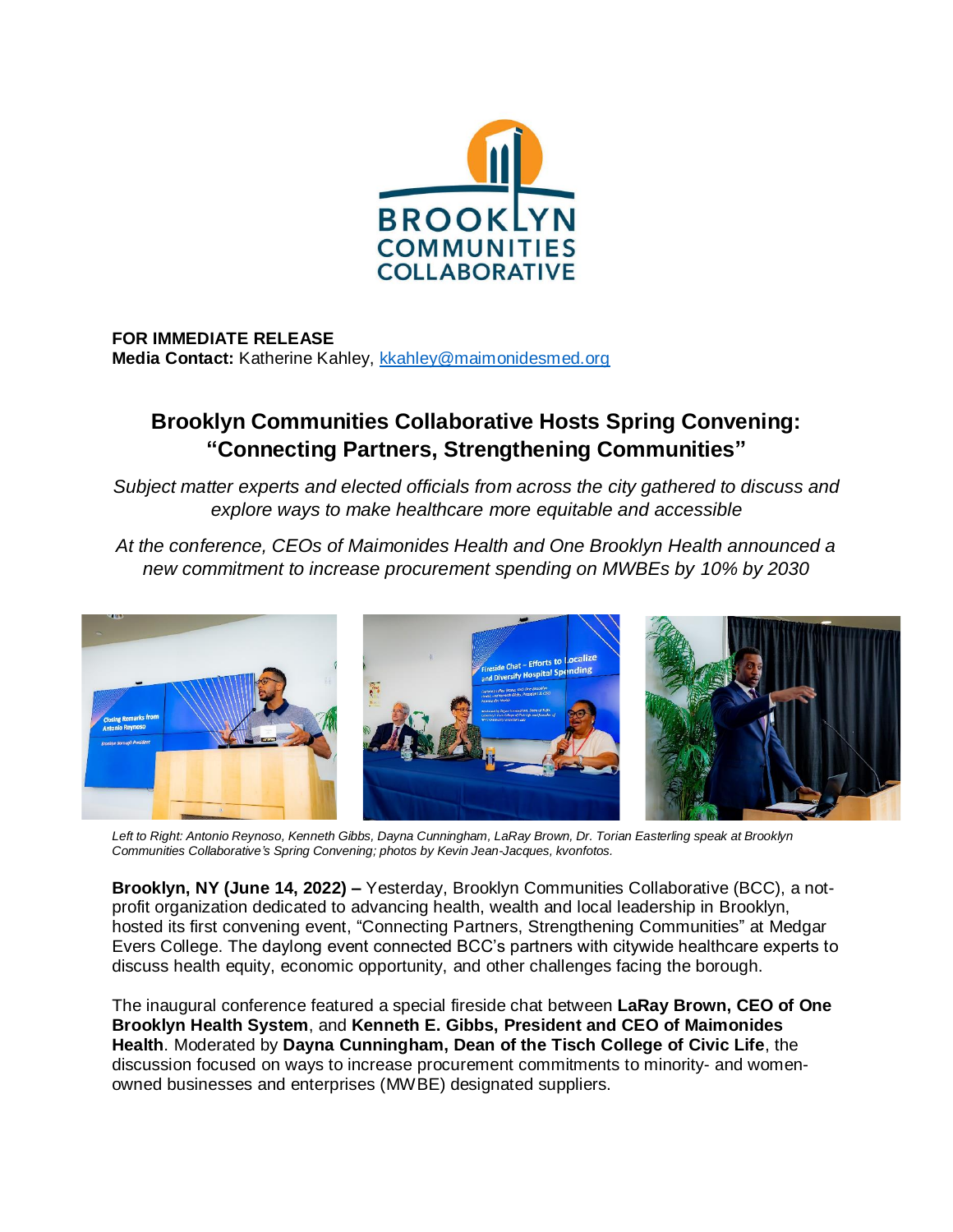At the conference, the leaders of both health systems announced a new commitment to achieving **10 percent of non-clinical procurement per year from local MWBEs by 2030**. The move could potentially generate up to \$35-40M in new revenue for MWBEs per year from these hospitals alone. Analysis undertaken by BCC found that potential priority sectors for MWBE suppliers include building maintenance, selected professional services, furniture, construction, IT, and food/catering.

"The exchange of ideas that took place today highlights how community-based convening and collaboration play a role to improve the lives and health of Brooklynites," **said Brooklyn Borough President Antonio Reynoso.** "Health is arguably at the center of nearly all of the problems our society – and borough – are currently facing. Following the COVID-19 pandemic it is more critical than ever that our communities, experts, and advocates are having necessary conversations around what's most efficient to strengthen the health of individuals, families, and communities at large."

"I am proud to announce this commitment to fulfill procurement opportunities with New York's very own MWBEs," **said LaRay Brown, CEO, One Brooklyn Health**. "Our increased spending commitment within the borough aims to improve the economic health of local business owners, generating a ripple effect on the prosperity and overall well-being of the entire Brooklyn community."

"As the borough's largest healthcare system, Maimonides Health takes to heart that it's strength comes from communities we proudly serve," **said Kenneth Gibbs, CEO, Maimonides Health**. "Today we announced historic commitments to support local MWBEs, and I look forward to improving health by investing in doing business at home."

The conference also featured a keynote address by **Dr. Torian Easterling, First Deputy Commissioner and Chief Equity Officer for NYC Department of Health and Mental Hygiene (DOHMH)**, followed by a workforce development panel moderated by **Jenny Tsang-Quinn, MD, SVP Clinical Programs and Provider Engagement** at Maimonides Health.

"Brooklyn Communities Collaborative Convening reinforces our commitment to keep New Yorkers healthy and explore new ways to transform community wellness," **said NYC Health Department First Deputy Commissioner and Chief Equity Officer Dr. Torian Easterling**. "I am proud of the work being spearheaded throughout the borough in creating a healthier community where all Brooklynites can thrive equitably."

"Fostering greater partnership and collaboration across Brooklyn is at the core of BCC's mission and work," **said Shari Suchoff, Executive Director, BCC**. "We are excited to have gathered our network of partners to hear from experts and community leaders, and to discuss solutions that could help Brooklyn's most vulnerable populations."

Click [here](https://brooklyncommunities.org/wp-content/uploads/2022/06/Procurement-Report-2022_FINAL.pdf) for BCC's analysis on procurement diversification efforts.

*###*

## **About Brooklyn Communities Collaborative**

Brooklyn Communities Collaborative (BCC) is a not-for-profit based in New York that works with local institutions and stakeholders to address longstanding health inequities in the borough. BCC was founded in 2019 with the goal of leveraging the financial power of anchor institutions